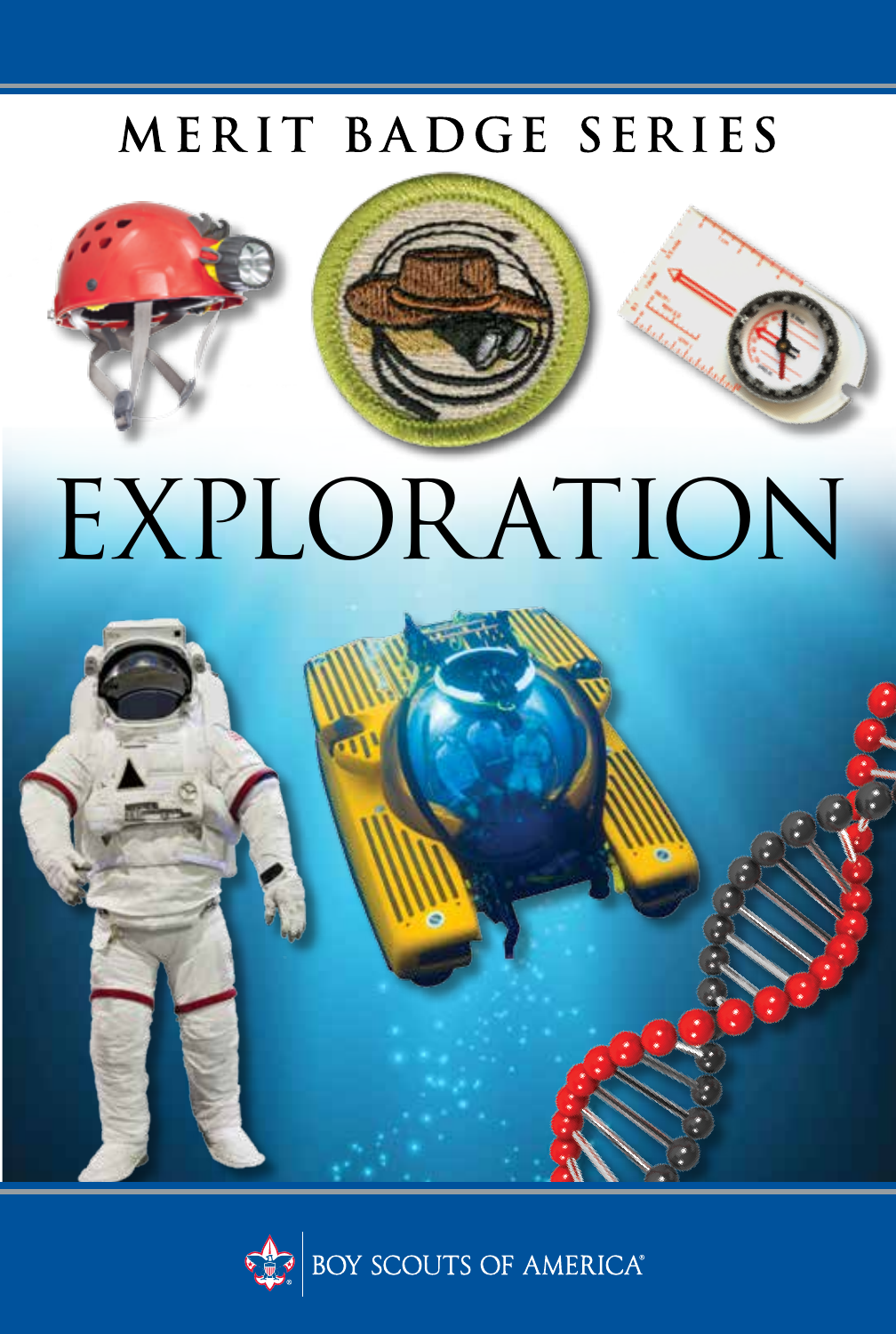**BOY SCOUTS OF AMERICA MERIT BADGE SERIES**

## **EXPLORATION**



*"Enhancing our youths' competitive edge through merit badges"*

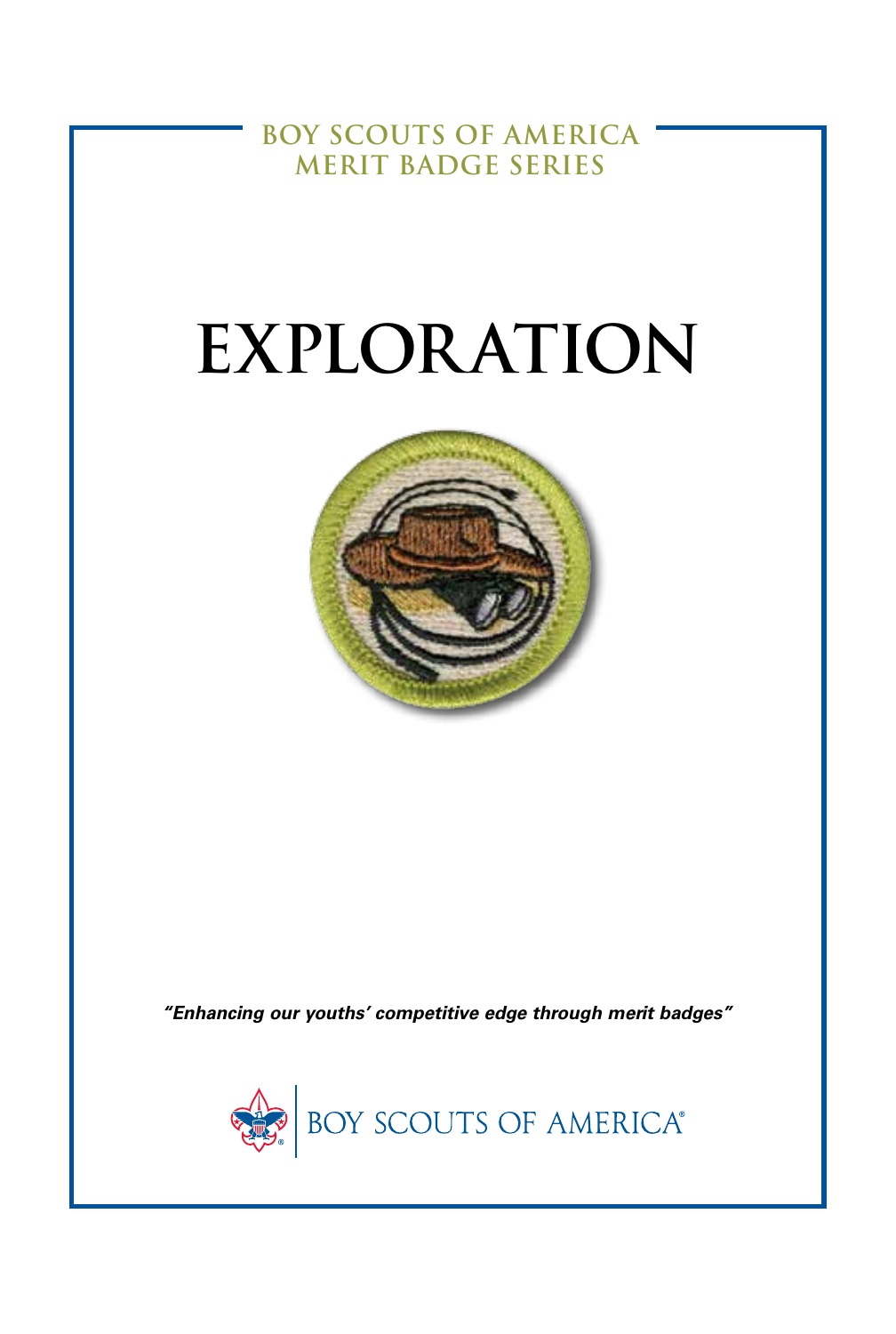## Requirements

- 1. **General Knowledge.** Do the following:
	- a. Define exploration and explain how it differs from adventure travel, trekking or hiking, tour-group trips, or recreational outdoor adventure trips.
	- b. Explain how approaches to exploration may differ if it occurs in the ocean, in space, in a jungle, or in a science lab in a city.
- 2. **History of Exploration.** Discuss with your counselor the history of exploration. Select a field of study with a history of exploration to illustrate the importance of exploration in the development of that field (for example, aerospace, oil industry, paleontology, oceanography, etc.).
- 3. **Importance of Exploration.** Explain to your counselor why it is important to explore. Discuss the following:
	- a. Why it is important for exploration to have a scientific basis
	- b. How explorers have aided in our understanding of our world
	- c. What you think it takes to be an explorer
- 4. **Real-Life Exploration.** Do ONE of the following:
	- a. Learn about a living explorer. Create a short report or presentation (verbal, written, or multimedia slide presentation) on this individual's objectives and the achievements of one of the explorer's expeditions. Share what you have learned with your counselor and unit.
	- b. Learn about an actual scientific exploration expedition. Gather information about the mission objectives and the expedition's most interesting or important discoveries. Share what you have learned with your counselor and unit. Tell how the information gained from this expedition helped scientists answer important questions.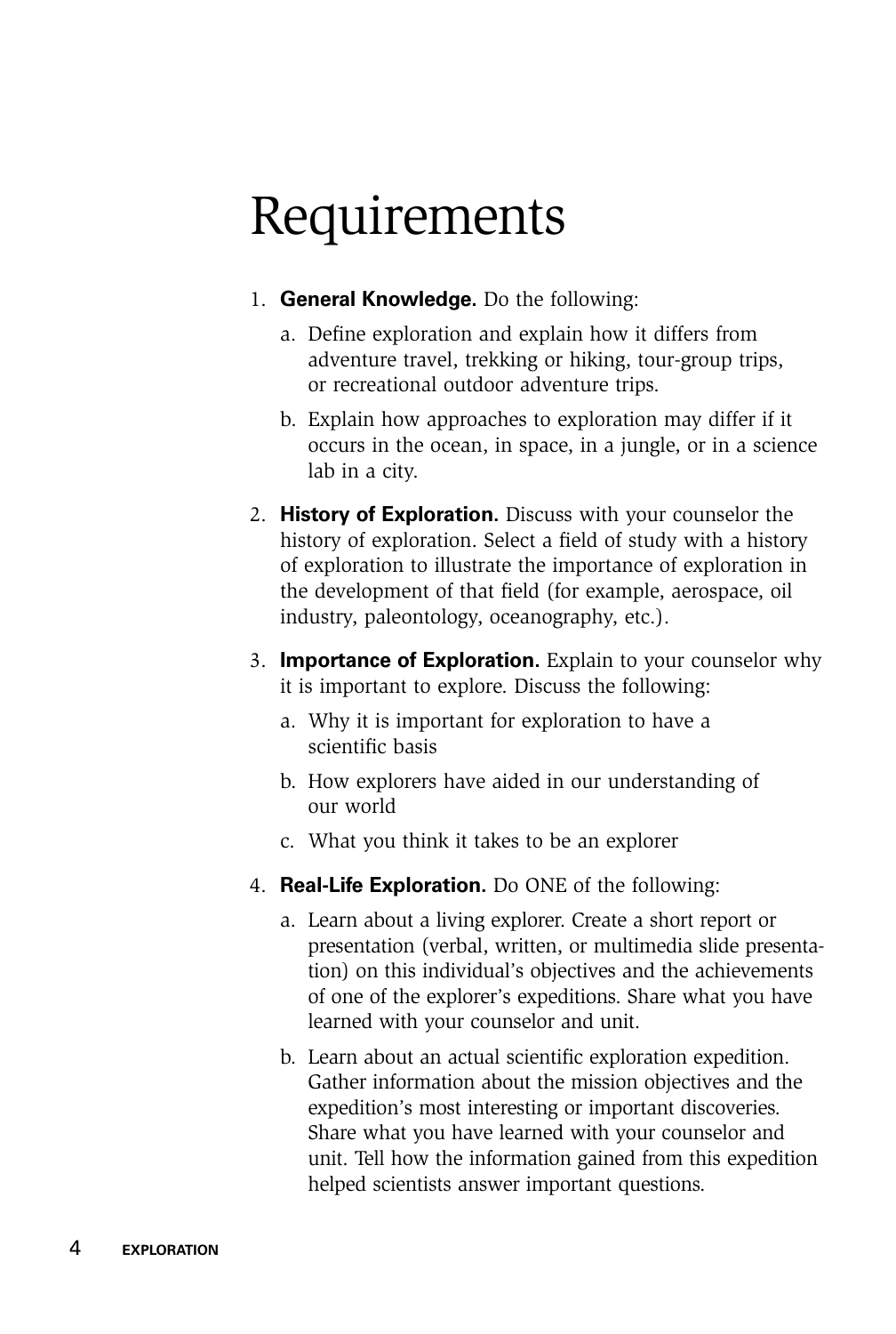c. Learn about types of exploration that may take place in a laboratory or scientific research facility (medicine, biology, chemistry, physics, astronomy, etc.). Explain to your counselor how laboratory research and exploration are similar to field research and exploration.



- 5. **Exploration in Lab and Field.** Do ONE of the following, and share what you learn with your counselor:
	- a. With your parent's permission and counselor's approval, visit either in person or via the internet an exploration sponsoring organization (such as The Explorers Club, National Geographic Society, Smithsonian Institution, Alpine Club, World Wildlife Fund, or similar organization). Find out what type(s) of exploration the organization supports.
	- b. With permission and approval, visit either in person or via the internet a science lab, astronomical observatory, medical research facility, or similar site. Learn what exploration is done in this facility.

As you work on the Exploration merit badge, remember to always use the buddy system. Whether you are out in the field or meeting with your merit badge counselor, having a buddy will help ensure everyone's safety. You and your buddy can watch out for each other wherever you may be or whatever you may be doing.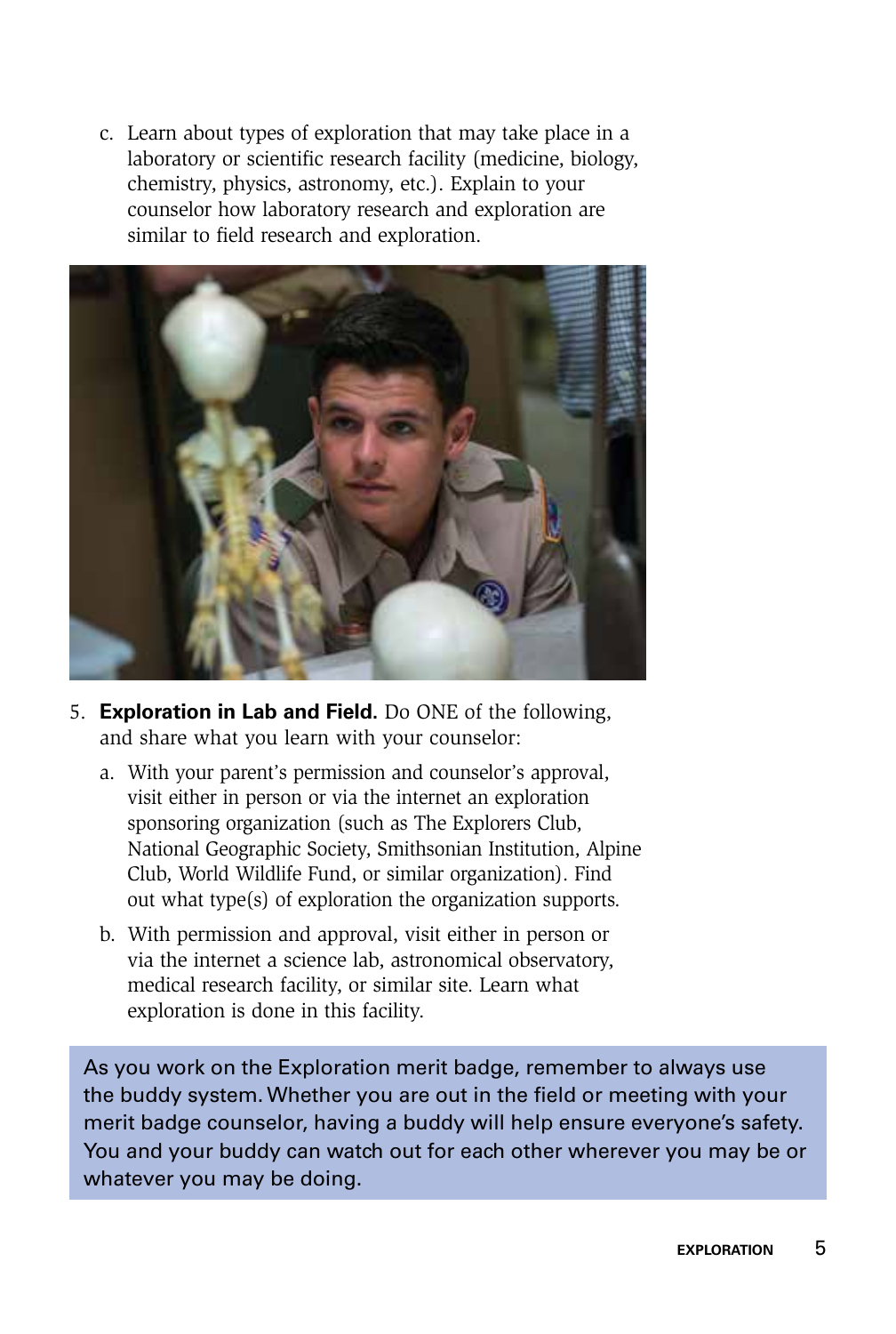- 6. **Expedition Planning.** Discuss with your counselor each of the following steps for conducting a successful exploration activity. Explain the need for each step.
	- a. Identify the objectives (establish goals).
	- b. Plan the mission. Create an expedition agenda or schedule. List potential documents or permits needed.
	- c. Budget and plan for adequate financial resources. Estimate costs for travel, equipment, accommodations, meals, permits or licenses, and other expedition expenses.
	- d. Determine equipment and supplies required for personal and mission needs for the length of the expedition.
	- e. Determine communication and transportation needs. Plan how to keep in contact with your base or the outside world, and determine how you will communicate with each other on-site.
	- f. Establish safety and first aid procedures (including planning for medical evacuation). Identify the hazards that explorers could encounter on the expedition, and establish procedures to prevent or avoid those hazards.
	- g. Determine team selection. Identify who is essential for the expedition to be successful and what skills are required by the expedition leader.
	- h. Establish detailed recordkeeping (documentation) procedures. Plan the interpretation and sharing of information at the conclusion of the expedition.
- 7. **Prepare for an Expedition.** With your parent's permission and counselor's approval, prepare for an actual expedition to an area you have not previously explored; the place may be nearby or far away. Do the following:
	- a. Make your preparations under the supervision of a trained expedition leader, expedition planner, or other qualified adult experienced in exploration (such as a school science teacher, museum representative, or qualified instructor).
	- b. Use the steps listed in requirement 6 to guide your preparations. List the items of equipment and supplies you will need. Discuss with your counselor why you chose each item and how it will be of value on the expedition. Determine who should go on the expedition.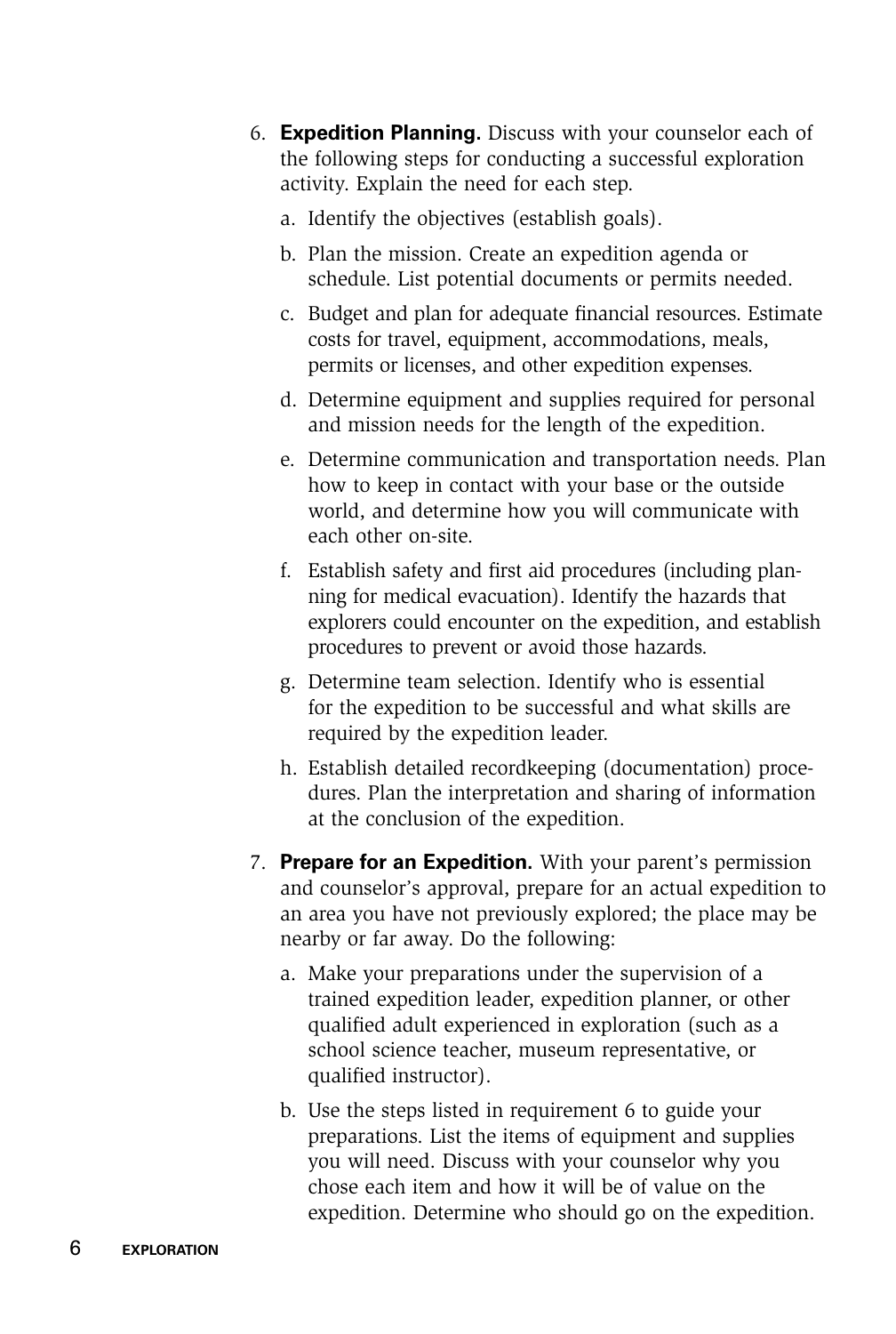c. Conduct a pre-expedition check, covering the steps in requirement 6, and share the results with your counselor. With your counselor, walk through the Sweet Sixteen of BSA Safety for your expedition. Ensure that all foreseeable hazards for your expedition are adequately addressed.

Expeditions are widely variable. You do not have to climb Mount Everest or go to a jungle to be an explorer. For this merit badge, an expedition should be viewed like a field trip or science project. While you cannot just hike some place and call it an expedition, you can hike to a location and study an aspect that interests you.

The major difference between an expedition and a field science trip is that you (with your counselor's guidance) have to plan everything. You have to formulate objectives and plan an agenda. As needed, you will need to do things like confirm transportation, arrange communication, plan for food and medical supplies, acquire all food and other supplies, construct safety and possible evacuation procedures, manage any adverse events, and prepare a report after the expedition.

Evaluating the effects of a storm on the local forest or nature preserve, the effects of a drought on a field used by birds and mammals, changes in butterfly populations due to loss of wildflower habitat, incursions by invasive plant or animal species, insect diversity, and presence or absence of amphibians or fish are just some of the examples that can be studied and reported. Your imagination is your only limitation.

- 8. **Go on an Expedition.** Complete the following:
	- a. With your parent's permission and under the supervision of your merit badge counselor or a counselor-approved qualified person, use the planning steps you learned in requirement 6 and the preparations you completed in requirement 7 to personally undertake an actual expedition to an area you have not previously explored.
	- b. Discuss with your counselor what is outdoor ethics and its role in exploration and enjoying the outdoors responsibly.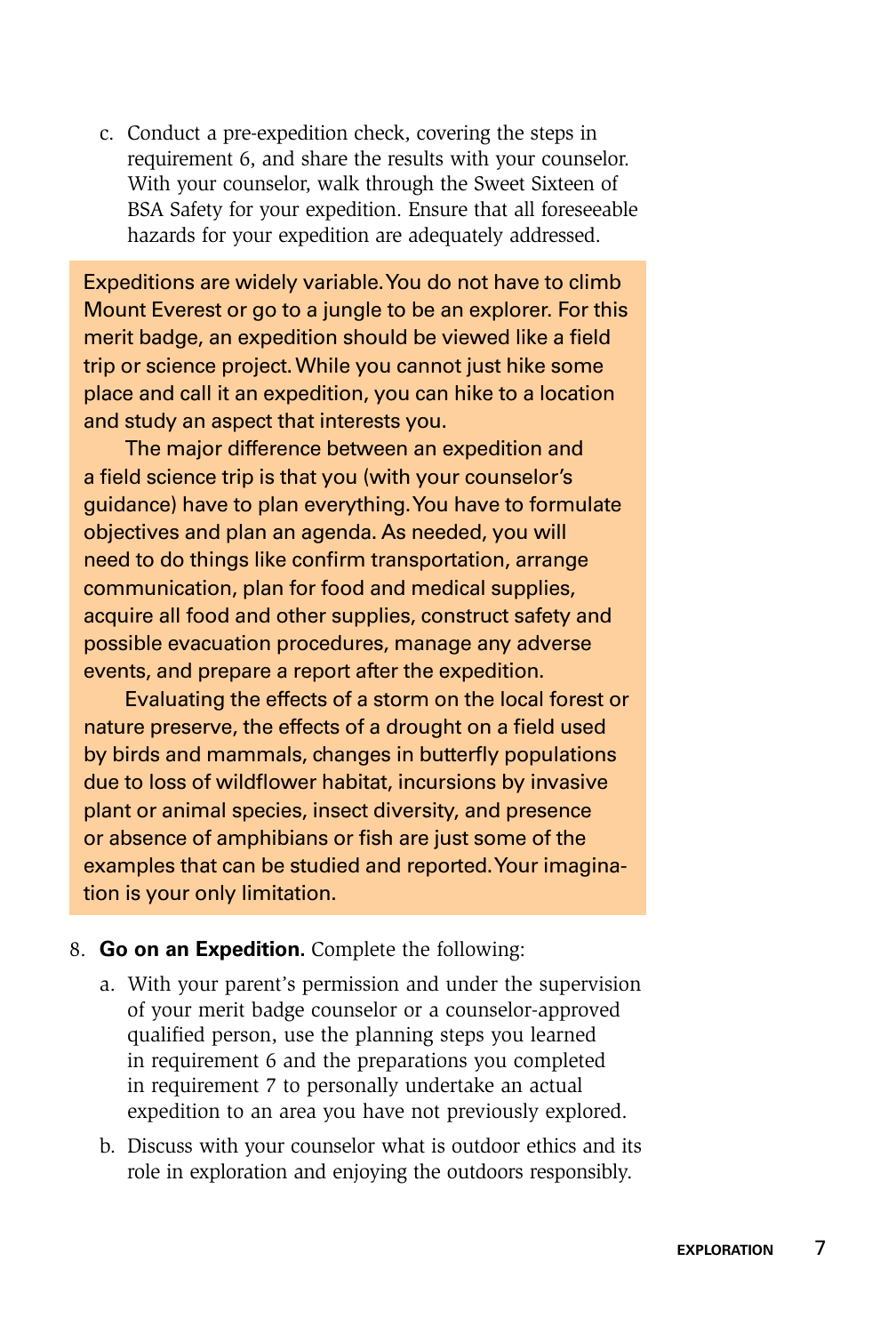- c. After you return, compile a report on the results of your expedition and how you accomplished your objective(s). Include a statement of the objectives, note your findings and observations, include photos, note any discoveries, report any problems or adverse events, and have a conclusion (whether you reached your objective or not). The post-expedition report must be at least one page and no more than three; one page can be photos, graphs, or figures.
- 9. **Career Opportunities.** Identify three career opportunities in exploration. Pick one and explain to your counselor how to prepare for such a career. Discuss what education and training are required, and why this profession might interest you.



**Eagle Scout Alex Houston joined this 2014 expedition in Antarctica as part of the National Eagle Scout Association's World Explorer program.**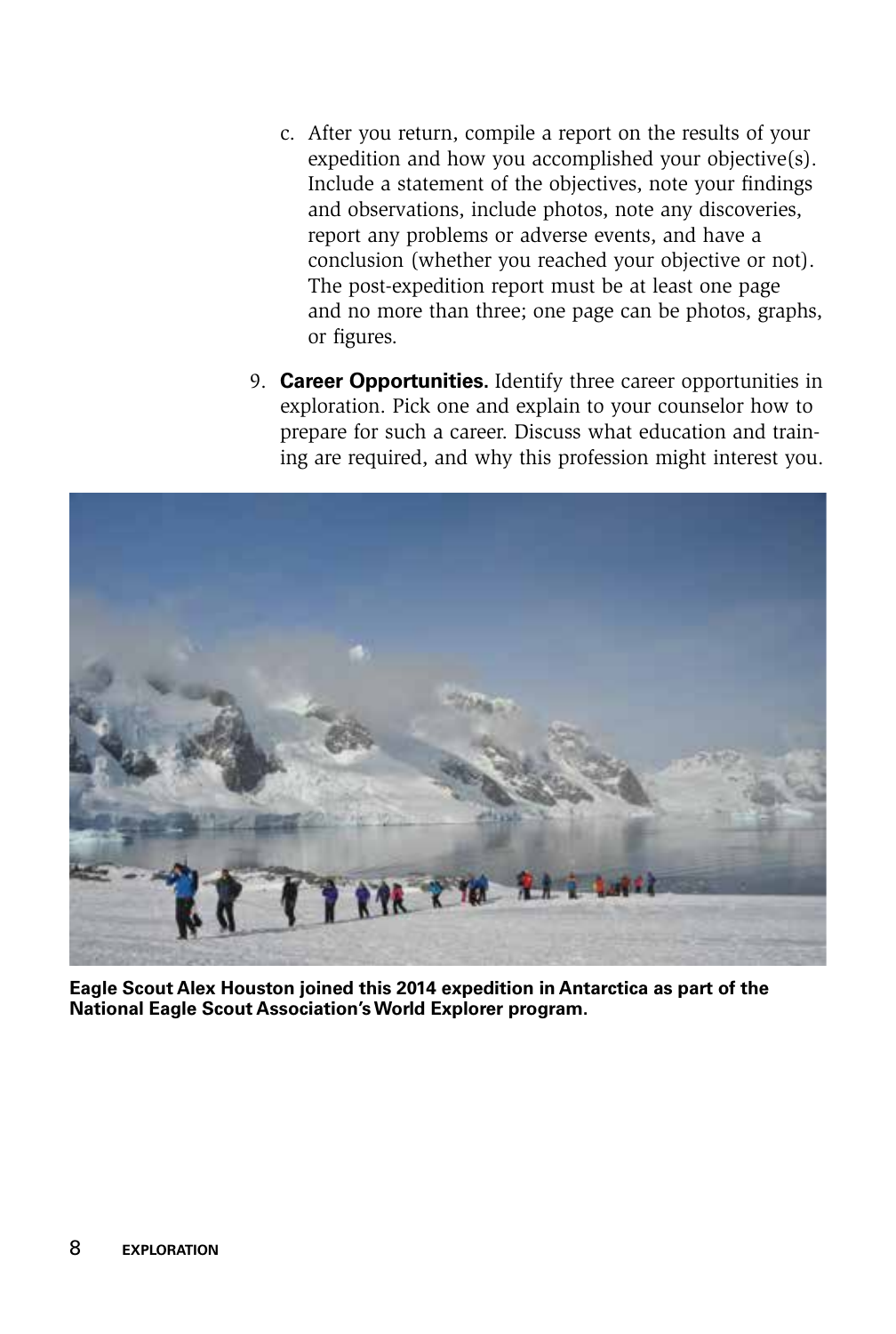## Exploration Resources

#### **Scouting Literature**

*Boy Scout Handbook; Fieldbook; Archaeology, Astronomy, Aviation, Bird Study, Chemistry, Environmental Science, First Aid, Fish and Wildlife Management, Forestry, Geology, Insect Study, Inventing, Mammal Study, Medicine, Mining in Society, Nature, Nuclear Science, Oceanography, Photography, Plant Science, Reptile and Amphibian Study, Robotics, Scuba Diving, Signs, Signals, and Codes, Soil and Water Conservation, Space Exploration, Veterinary Medicine, Weather,* and *Wilderness Survival* merit badge pamphlets

Visit the Boy Scouts of America's official retail website (with your parent's permission) at http://www.scoutstuff.org for a complete listing of all merit badge pamphlets and other helpful Scouting materials and supplies.

#### **Books**

Aronson, Marc, and John W. Glenn. *The World Made New: Why the Age of Exploration Happened and How It Changed the World*. National Geographic Children's Books, 2007.

- Ballard, Robert D., and Rick Archbold. *The Lost Ships of Robert Ballard: An Unforgettable Underwater Tour by the World's Leading Deep-Sea Explorer*. Thunder Bay Press, 2005.
- Dickmann, Nancy. *Exploring Beyond the Solar System.* Rosen Central, 2015.
- Douglas, Ed. *Mountaineers: Great Tales of Bravery and Conquest*. DK Publishing, 2011.
- Hanbury-Tenison, Robin. *The Great Explorers.* Thames & Hudson, 2010.
- ———. *The Modern Explorers.* Thames & Hudson, 2013.
	- ———. *The Seventy Great Journeys in History*. Thames & Hudson, 2006.
- Knauer, Kelly. *Great Discoveries: Explorations That Changed History*. Time, 2009.
- Lansing, Alfred. *Endurance: Shackleton's Incredible Voyage*. Basic Books, 2014.
- MacLeod, Alasdair. *Explorers: Great Tales of Adventure and Endurance*. DK Publishing, 2010.
- Manyak, Michael J., M.D., Joyce J. Johnson, D.O., and Warren J. Young. *Lizard Bites & Street Riots.* WindRush Publishers, 2014.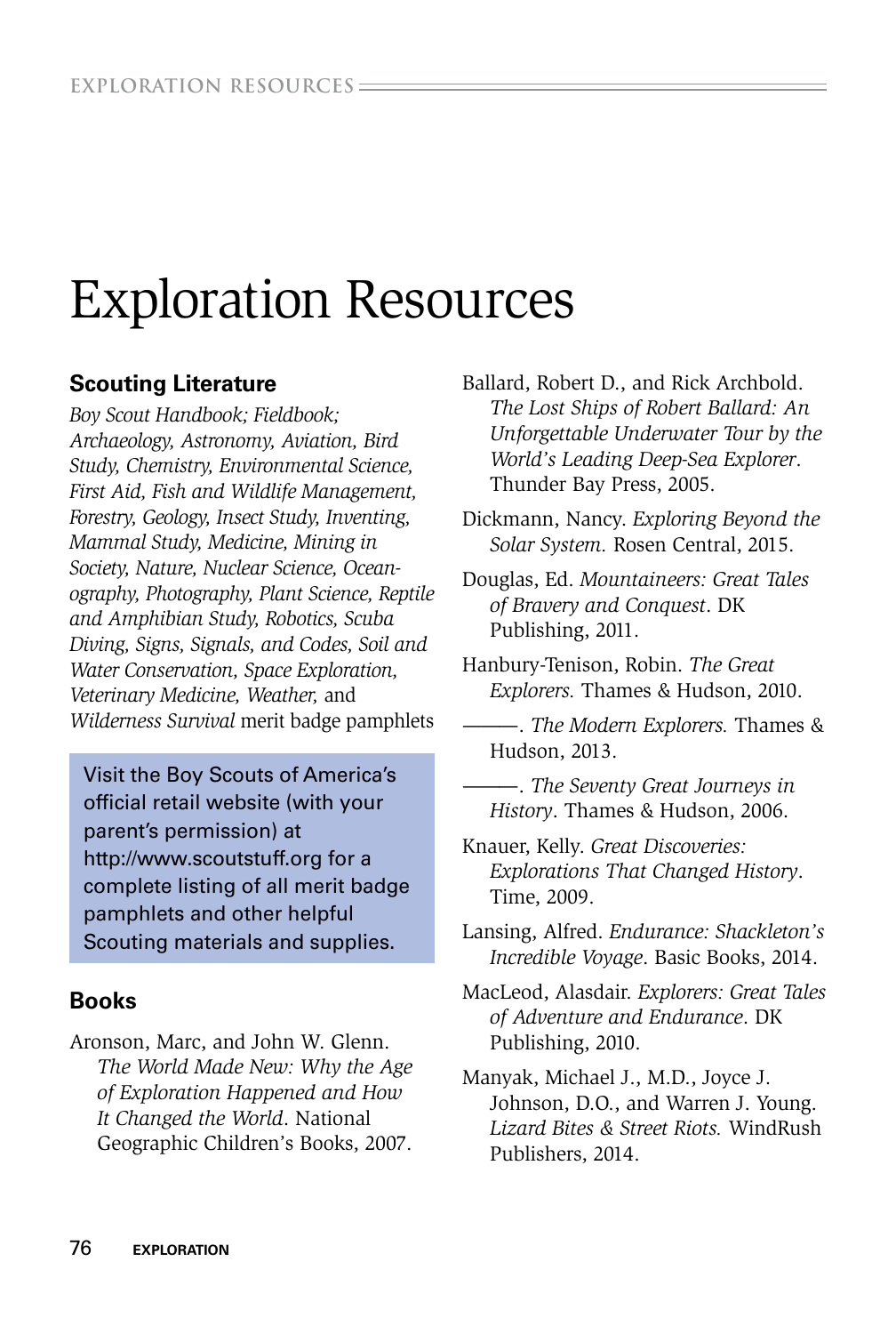**.EXPLORATION RESOURCES**

- Matthews, Rupert. *DK Eyewitness Books: Explorer.* DK Publishing, 2012.
- Miller, Ron. *Curiosity's Mission on Mars: Exploring the Red Planet*. 21st Century, 2014.
- Porti, Andrea. *Explorers: The Most Exciting Voyages of Discovery—From the African Expeditions to the Lunar Landing*. Firefly Books, 2011.
- Ross, Stewart. *Into the Unknown: How Great Explorers Found Their Way by Land, Sea, and Air*. Candlewick, 2014.

#### **Multimedia**

*Alien Deep with Bob Ballard* (DVD). National Geographic, 2012.

Burns, Ken. *Lewis & Clark: The Journey of the Corps of Discovery* (DVD). PBS, 1997.

NASA Videos (various topics), http://www.nasa.gov/multimedia/ videogallery/

National Geographic Live! *The Explorers: Paul Sereno & Phillip Manning*  (DVD), National Geographic, 2008.

- *Nautilus Live* (live streaming). Ocean Exploration Trust, http://www.nautiluslive.org
- *NOVA: The Vikings* (DVD). PBS, 2006.

*The Polar Explorer* (DVD). PBS Home Video, 2012.

#### **Organizations and Websites American Alpine Club**

710 10th St., Suite 100 Golden, CO 80401 Telephone: 303-384-0110 Website: http://www.americanalpineclub.org

#### **American Museum of Natural History**

Central Park West at 79th Street New York, NY 10024-5192 Toll-free telephone: 800-462-8687 Website: http://www.amnh.org

#### **The Explorers Club**

46 E. 70th Street New York, NY 10021 Telephone: 212-628-8383 Website: http://explorers.org

#### **National Aeronautics and Space Administration**

NASA Headquarters 300 E. Street SW, Suite 5R30 Washington, DC 20546 Telephone: 202-358-0001 Website: http://www.nasa.gov

#### **National Eagle Scout Association (NESA)**

Boy Scouts of America 1325 West Walnut Hill Lane P.O. Box 152079 Irving, TX 75015-2079 Telephone: 972-580-2000 Website: http://www.nesa.org

Visit the NESA website to learn more about its exciting **World Explorers Program** for Eagle Scouts.

#### **National Geographic Society**

1145 17th Street NW Washington, DC 20036-4688 Toll-free telephone: 800-647-5463 Website: http://www.nationalgeographic.com/ explorers